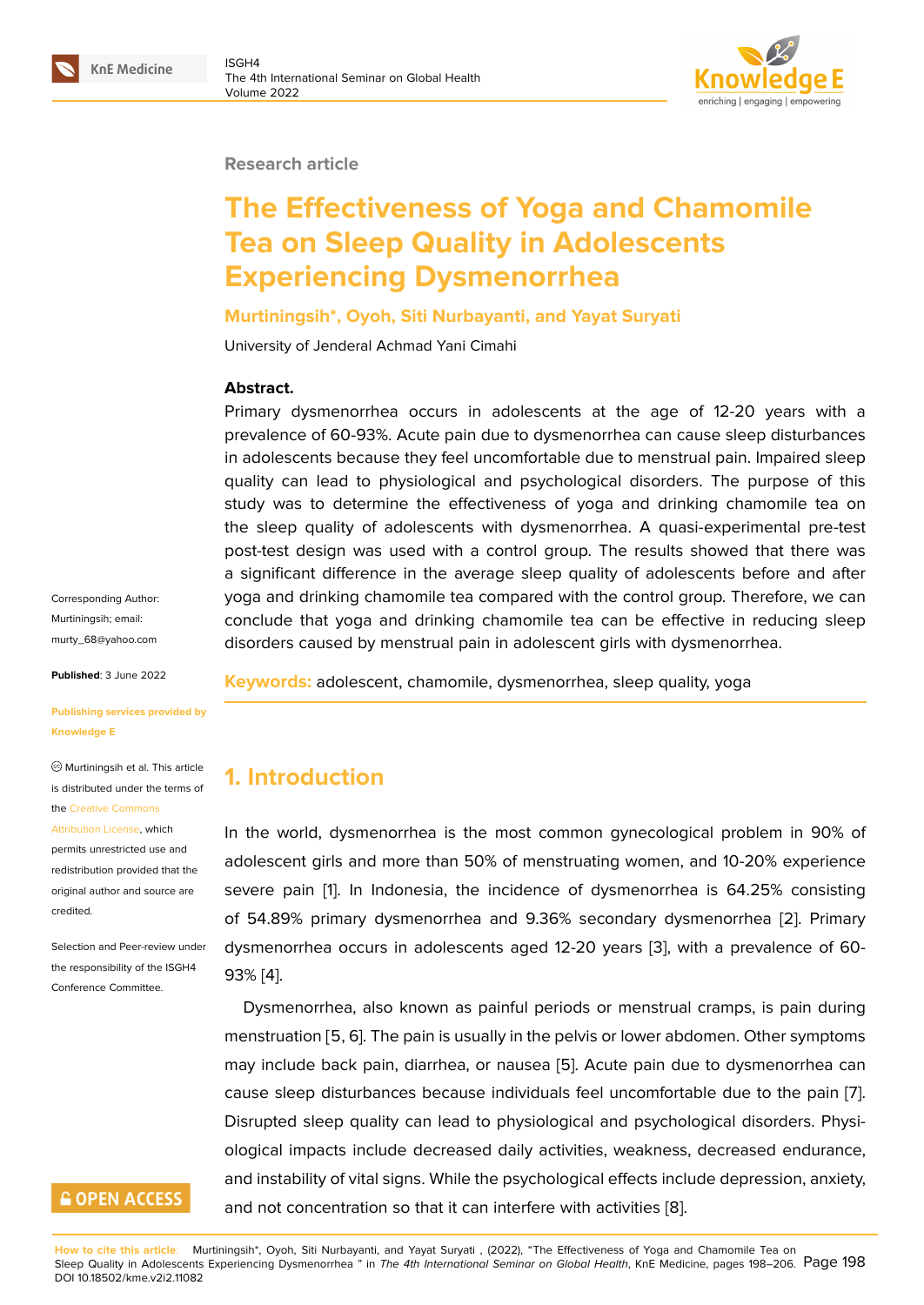The research results indicated the group have severe menstrual pain, poor sleep quality scores than the other groups. Mean score sleep quality in the students who used the pain medication was significantly higher [9]. Sleep quality was significantly correlated with the severity of pain in primary dysmenorrhea [10]. Sleep quality was found to be poorer in the students having a history of dysmenorrhea. Dysmenorrhea is an important health problem in young women. D[ys](#page-7-5)menorrhea affects sleep quality negatively [11].

More than two-thirds of adolescents (63.8%) with dysmenorrhea use home remedies as their primary intervention option [2]. One of the appropriate dysmenorrhea interventions fo[r a](#page-7-6)dolescents is physical exercise, where physical exercise can increase the activity of endogenous opioids in the central and peripheral nervous system and induce a feeling of happiness (euphoria) and [re](#page-7-0)duce pain and improve sleep quality [12].

Physical exercise by doing yoga can reduce pain during dysmenorrhea starting with *sukhasana* poses than to core postures including seated twists pose, butterfly pose, child pose, cat and cow pose, bridge pose, camel pose, downward-fa[cin](#page-7-7)g dog pose and ends with savasana poses for body relaxation [4]. In addition to doing yoga postures, giving warm chamomile drinks is done to relax uterine muscle spasms, and improve sleep quality in adolescents who suffer from dysmenorrhea. With double- action treatment in the form of yoga and drinking chamomile tea, i[t i](#page-7-2)s hoped that dysmenorrhea will be reduced and the sleep quality of adolescents will increase. Adolescents can perform this intervention independently (self-care), and adolescents are not dependent on pain-reducing drugs (painkillers).

Yoga and chamomile tea as a breakthrough intervention to improve sleep quality in dysmenorrhea adolescents in Indonesia today. Research on the use of Chamomile drinks or capsules is widely used in elderly and postmenopausal women who have sleep disorders [13]. The use of chamomile extract can significantly improve sleep quality among elderly people. Thus, it can be used as a safe modality for promoting elderly people's sleep [14]. There has been no research that combines yoga activity and drinking chamomile tea [in](#page-8-0) adolescents. So it is necessary to further research whether yoga activities and drinking chamomile tea are effective for improving sleep quality when adolescents ex[pe](#page-8-1)rience dysmenorrhea.The purpose of this study was to determine the effectiveness of dual action treatment (yoga and drinking chamomile tea) to the sleep quality of adolescents suffering from dysmenorrhea by comparing them to the control group.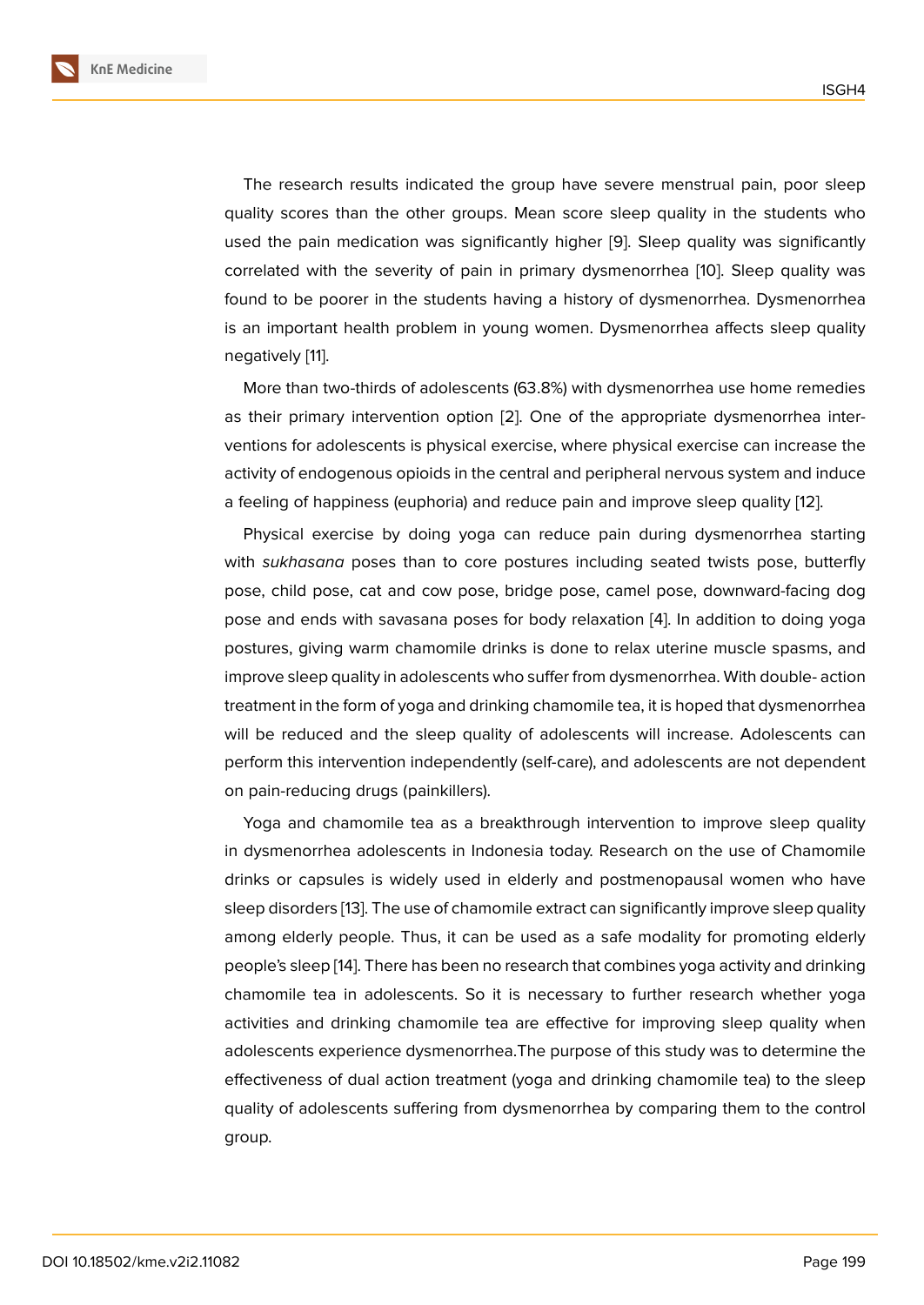# **2. Methods**

#### **2.1. Study Design**

The study design is a quasi-experimental pre-test and post-test with a control group with a cross-sectional approach in West Java, Indonesia in 2020 [15].

#### **2.2. Settings and Samples**

This research was conducted in West Java and Banten provinces from March to October 2020. The study population was 224 female students of Faculty of Science and Health Technology University Jenderal Achmad Yani who experienced dysmenorrhea, aged 17-21 years. The sample was taken using a simple random sampling technique of 54 people who met the inclusion criteria, namely: respondents who had menstruated for 1 year or more, had regular menstruation every month, had dysmenorrhea every month, had sleep disorder, were not sports athletes, were willing to drink chamomile tea and had no history of allergies. Chamomile and Asteraceae plant groups and in good health. The research subjects were divided into two groups, namely the intervention group and the control group, each group of 27 people.

### **2.3. Data Collection**

After obtaining a research permit and research ethics approval. Researchers conducted research data collection at that time. Respondents had their menstrual period assessed and their pain scale measured (pre-test) on the first 24 hours of menstruation using the Numeric Rating Scale (NRS) instrument. On the second day, the sleep quality pre-test was measured using the Sleep Quality Questionnaire instrument. The Sleep Quality Questionnaire instrument has been modified based on The Pittsburgh Sleep Quality Index (PSQI). The Sleep Quality Questionnaire instrument was compiled based on 7 (seven) modified sleep parameters from the PSQI Questionnaire consisting of 19 question items, where these items were a combination of 7 (seven) modified sleep parameters including (1) total hours of sleep at night, (2 ) time to start sleep, (3) frequency of awakening, (4) feeling refreshed when getting up in the morning, (5) depth of sleep, (6) satisfaction of sleeping at night, (7) feeling tired/drowsy during the day. The addition of one question at the end of the questionnaire is about the patient's perception or "self-report" of the patient in general about his sleep quality, whether he experienced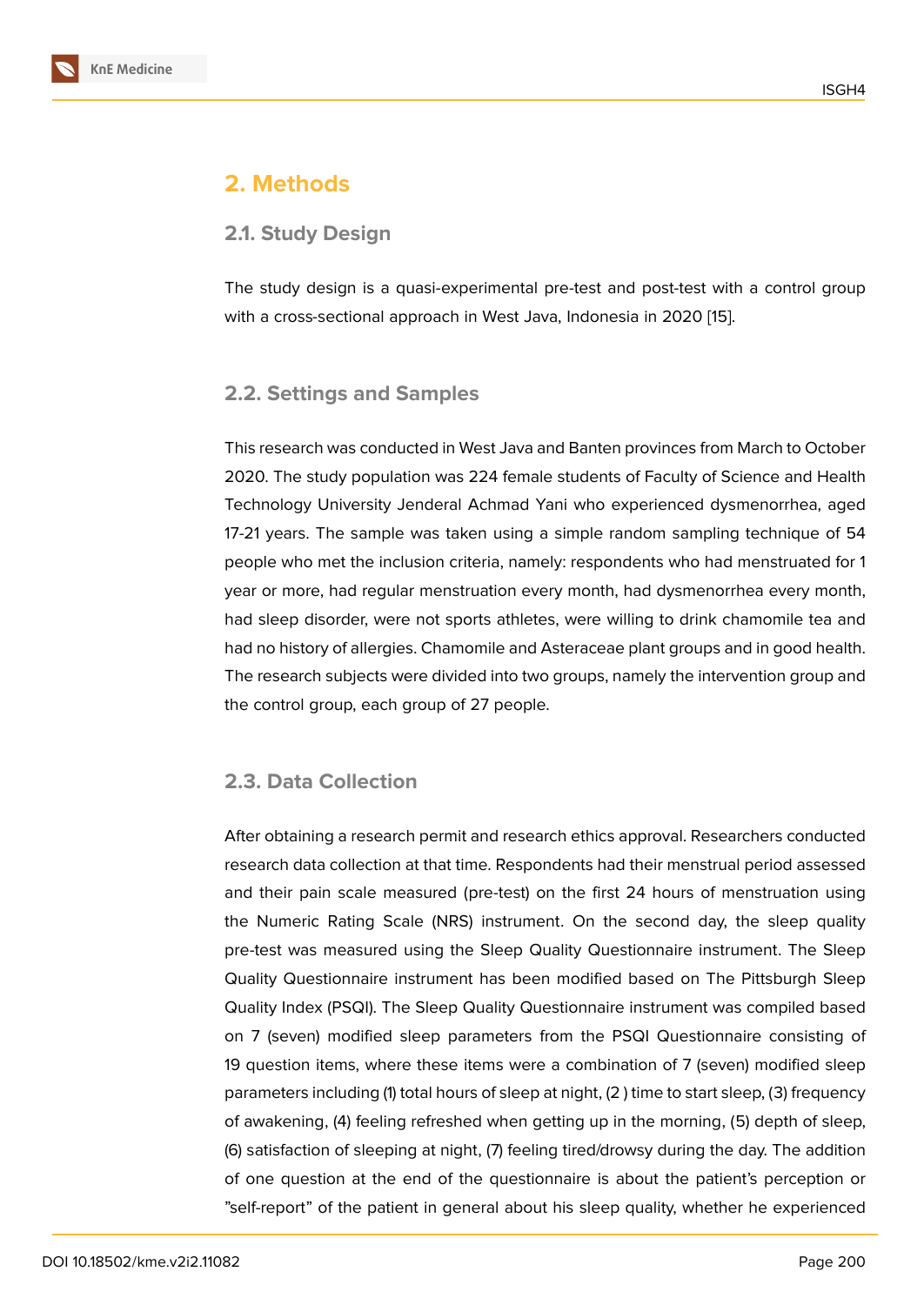good sleep quality or poor sleep quality. The rating range for this questionnaire is 0-3 [16].

In the experimental group, 2 weeks before menstruation the following month, yoga was given based on the Standard of Procedure and yoga tutorial videos that had [bee](#page-8-2)n designed by the researcher. Then the respondents did yoga 2x a week for 30- 45 minutes. Respondents drank 2 glasses of warm chamomile a day, in the morning and evening when there were signs of menstruation when the blood came out and, continued until the second day of menstruation. While the control group was given a deep breath relaxation technique intervention without giving chamomile drinks.

Post-test measurements were carried out after the intervention. Post-test measurement of menstrual pain using the Numeric Rating Scale instrument was carried out after the intervention in the first 24 hours of menstruation and measurement of sleep quality was carried out on the second day using a modified Sleep Quality Questionnaire instrument from the Pittsburgh Sleep Quality Index (PSQI). Data collection was carried out for 4 months using online methods such as WhatsApp, Zoom, Video, and Google forms because the researchers and most of the respondents were in the red zone of the COVID-19 pandemic.

#### **2.4. Data Analysis**

Data analysis was performed using SPSS 16 for univariate analysis, t-dependent test on the control group, and Wilcoxon test on the intervention group because the data were not normally distributed.

#### **2.5. Ethical Consideration**

Before data collection, the researcher proposed ethical clearance for the study and received approval from the Health Research Ethics Committee (KPEK) with N0. 01 / KEPK / III / 2020 dated 3 March 2020.

#### **3. Results**

The results showed that the average age of the respondents was 19 years, the average length of menstruation was 7 years, and the average menstrual pain scale was 6.48 in the intervention group (table 1) and 6.26 in the control group (table 2), included in the category of moderate pain leading to severe pain. The average score of sleep quality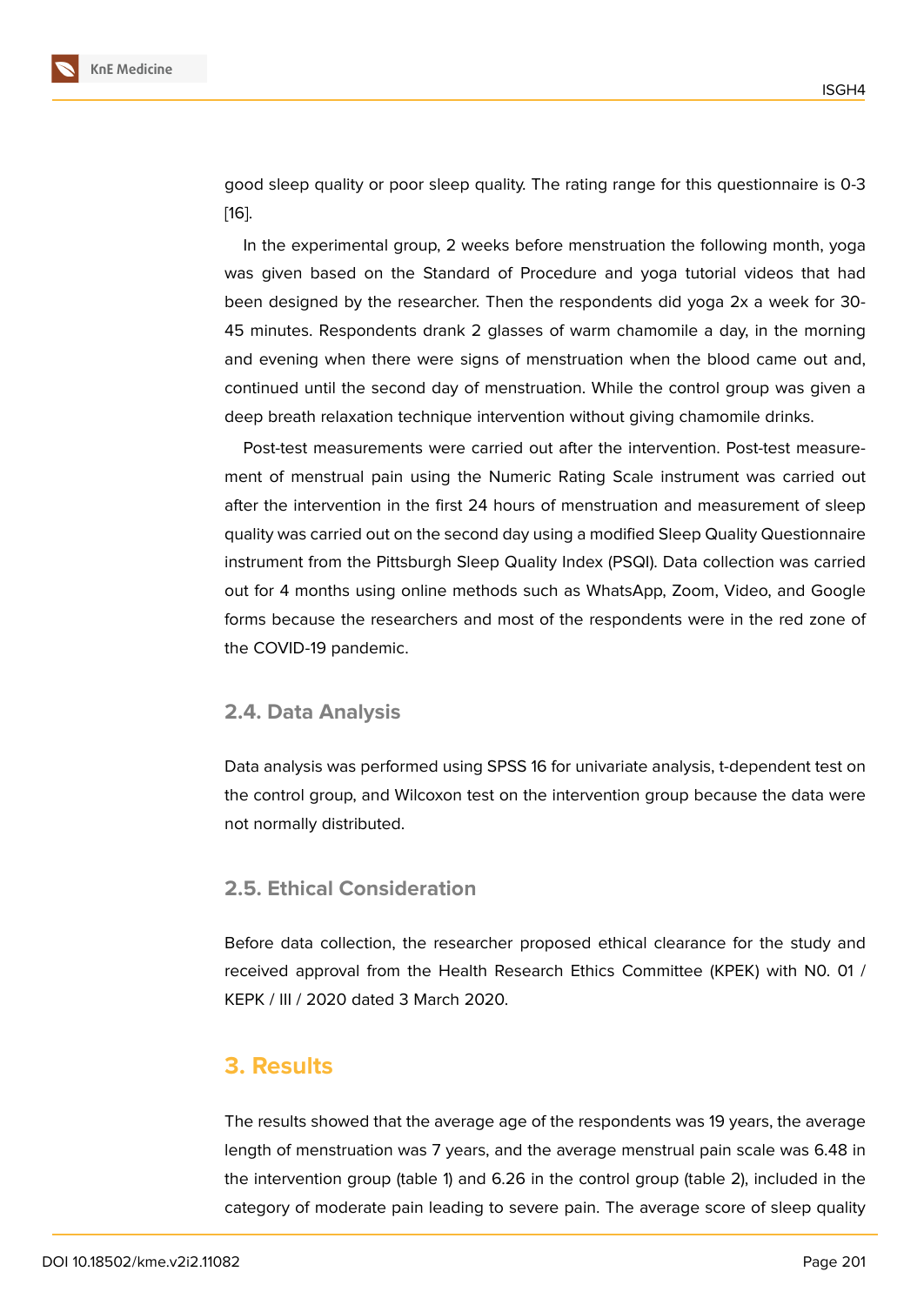| <b>Variable</b>               |       |       |  | <b>Mean Median</b> | SD.      | <b>Min-Max</b> |
|-------------------------------|-------|-------|--|--------------------|----------|----------------|
| <b>Intervention Group Age</b> |       | 18.96 |  | 19.00              | 0.759    | $17 - 20$      |
| Length of Menstruation        |       | 6.67  |  | 7.00               | 1.414    | $3-10$         |
| Menstruation pain             |       | 6.48  |  | 6.00               | 1.341    | $4-9$          |
| Quality of sleep              |       | 10.52 |  | 11.00              | 3.412    | $3-15$         |
| <b>Control Group</b>          |       |       |  |                    |          |                |
| Age                           | 18.81 |       |  | 19.00 0.557        | 18-20    |                |
| Length<br>Οf<br>Menstruation  | 7.26  | 7.00  |  | 1.789              | $4-13$   |                |
| Menstruation pain             | 6.26  | 7.00  |  | 1.701              | $2 - 10$ |                |
| Quality of sleep              | 7.70  | 8.00  |  | 3.372              | $2 - 15$ |                |

Table 1: Characteristics of Intervention and Control Group Respondents.

Table 2: Distribution of Average Sleep Quality of Adolescents Before and After Yoga and Drinking Chamomile Tea During Dysmenorrhea With Control Group.

| Variable                                                                | Mean                 | <b>SD</b>      | Mean<br><b>Rank</b> | P value | N  |  |  |  |  |
|-------------------------------------------------------------------------|----------------------|----------------|---------------------|---------|----|--|--|--|--|
| <b>Sleep Quality</b><br><b>Intervention Group</b><br>Pre-test Post-test | In 10.52 6.41        | 3.412<br>2.650 | 13.46 2.00 0.000    |         | 27 |  |  |  |  |
| TABLE 3                                                                 |                      |                |                     |         |    |  |  |  |  |
| Quality<br>Sleep<br><b>Control Croup</b><br>test Post-test              | In 7.70<br>Pre- 8.04 | 3.372<br>3.600 | 0.649<br>0.693      | 0.542   | 27 |  |  |  |  |

before intervention in the experimental group was 10.52 and the control group was 7.70, the average score was above 5, included in the category of poor adolescent sleep quality.

The results of the statistical test showed that the mean rank of sleep quality of adolescents before doing yoga and drinking chamomile was 13.46, after doing yoga and drinking chamomile the mean rank was 2.00. The value of  $p = 0.000$  ( $\alpha$  <0.05), it was concluded that there was a significant difference in the average sleep quality of adolescents before. and after yoga, and drinking chamomile with a decrease in sleep quality scores of 4.11. Likewise in the control group, it was found that the average sleep quality of adolescents before deep breathing relaxation was 7.70 (severe pain) with a standard deviation of 3.372. After doing deep breathing relaxation the average quality of sleep is 8.04 (severe pain) with a standard deviation of 3.60. The results of the statistical test obtained p-value =  $0.542$ , it was concluded that there was not a significant difference in the average quality of sleep before and after deep breathing relaxation in the control group.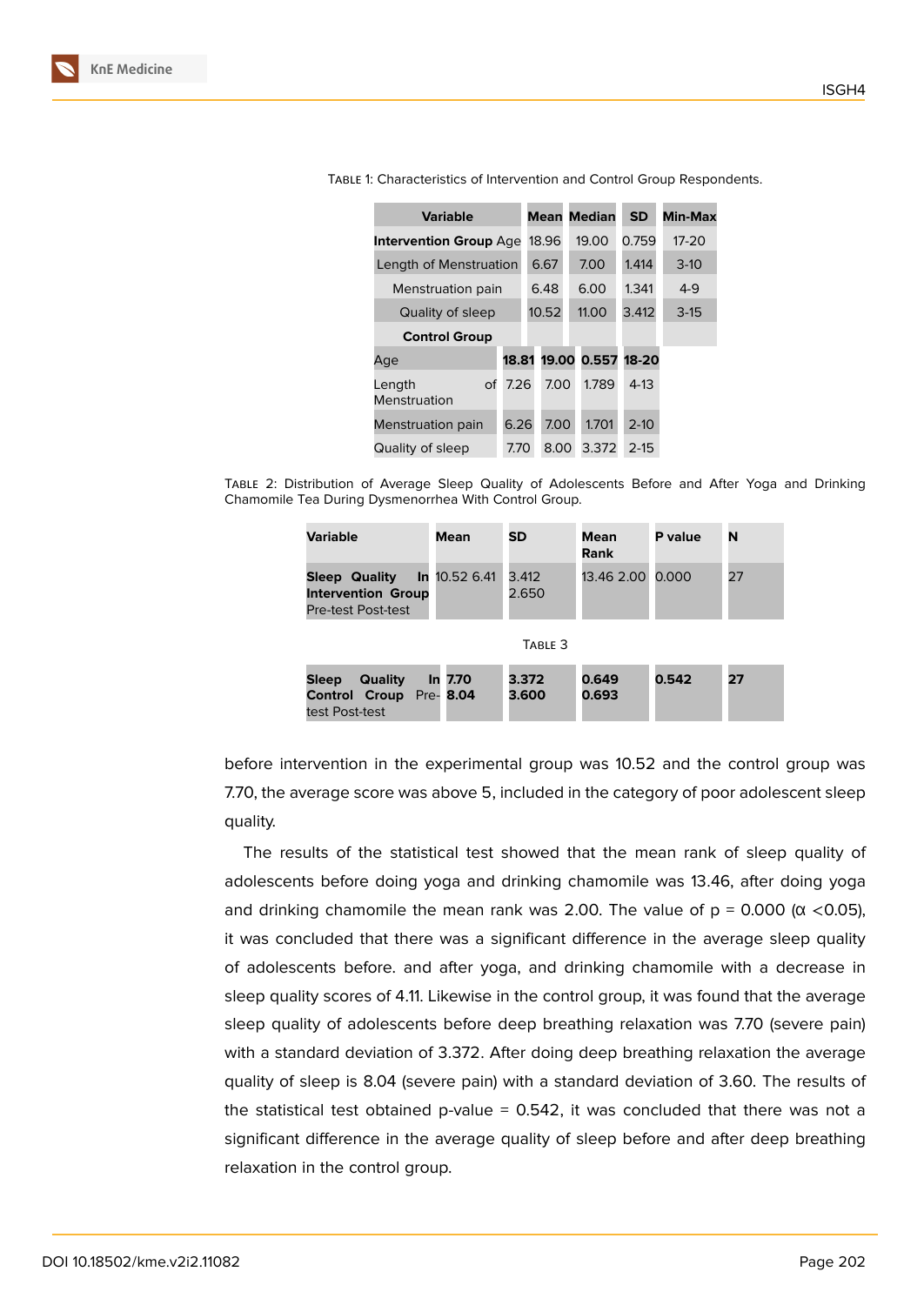### **4. Discussion**

The use of yoga and drinking chamomile tea can significantly improve sleep quality among adolescent girls with dysmenorrhea. The results of a similar study in pregnant women found that there was an effect of prenatal yoga on sleep quality [17]. Likewise, the results of research on the elderly found that yoga intervention can improve the quality of life and sleep quality of the elderly living in nursing homes [18]. The addition of regular yoga activities in the daily routine of the elderly can help achieve good [sle](#page-8-3)ep quality and improve quality of life [19]. The results of a systematic review and meta-analysis of the effect of yoga on sleep quality and insomnia in women with s[lee](#page-8-4)p problems suggest that yoga interventions in women may be beneficial when compared to non-active control conditions in terms of [ma](#page-8-5)naging sleep problems. The analysis shows that the benefits of yoga are greater, and are directly correlated with sleep quality [20]. Chamomile acts as a nervine and a mild sedative that reduces stress relaxes the nervous system and induces the body to be in a state of rest. The flavonoids in chamomile cause a calming effect so that the body becomes calmer and more relaxed and can [mak](#page-8-6)e you sleepy [21]. So that yoga and drinking chamomile can be recommended to overcome the problem of poor quality sleep or pain during menstruation.

Yoga is also characterized as a mindful mode of physical activity. Mindfulness, a[s an](#page-8-7) important component of yoga, improves sleep disturbances by increasing melatonin levels, reducing hyperarousal, and treating stress-related cardiac and respiratory disorders [19]. Good quality sleep is associated with better health, reduced daytime sleepiness, better well-being, and better psychological functioning [20]. For most sleep continuity variables (sleep latency, number of awakenings >5 minutes, wake after sleep onset, and [sle](#page-8-5)ep efficiency), panel members agreed that these measures are appropriate indicators of good sleep quality across the lifespan. Overall, howeve[r, th](#page-8-6)ere is little or no consensus regarding sleep architecture or nap-related variables as elements of good sleep quality [22]

While tea chamomile drinks it-self is herbal medicine for the treatment of primary dysmenorrhea. Chamomile tea is anti-inflammatory and antispasmodic [19]. Chamomile [can](#page-8-8) increase glycine levels in the urine. Glycine is a substance that can help reduce muscle cramps during menstruation. This herb acts as a nervine and a mild sedative that reduces stress relaxes the nervous system and induces the body to be i[n a](#page-8-5) state of rest. Very useful when women experience menstrual cramps due to anxiety and irritability. Chamomile is the best sipped and tea drink during menstruation [20].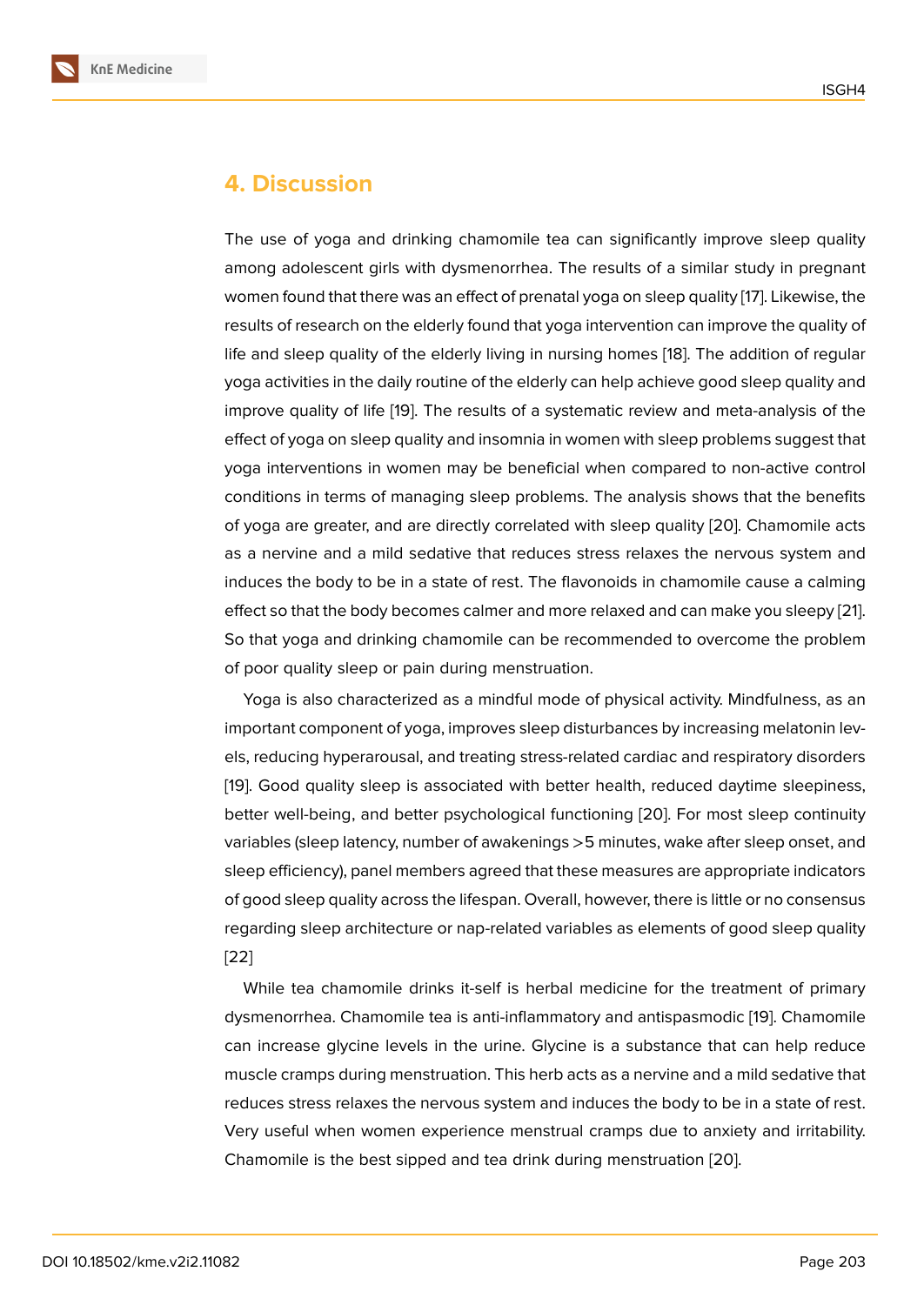Consuming chamomile tea before going to sleep is believed to make the body's muscles relax and make the individual sleep faster. Chamomile can provide a calming effect for the body and can make you sleepy. The calming effect of chamomile tea is due to the flavonoids it contains. This content can bind to benzodiazepine receptors in the brain, causing drowsiness [23]. Chamomile tea has active ingredient apigenin which will bind GABA in the brain to reduce excessive brain activity so that the body becomes calmer and more relaxed. So that chamomile tea can be consumed by adolescent girls with dysmenorrhea to reduce [slee](#page-8-9)p disorders [24].

Yoga and drinking chamomile tea is double-action treatments, apart from reducing menstrual pain (dysmenorrhea) but also improving sleep quality. In this study, yoga was carried out in a span of 15-30 minutes, wherea[s d](#page-8-10)oing yoga for at least 10 minutes was able to change the pattern of accepting pain to a more calming phase by stimulating the body to release endogenous opioids (compounds that function to inhibit pain) so that the body's muscles become weaker, relax and sleep faster and sleep better [6]. Improved sleep quality can directly affect pain perception by strengthening coping resources, thereby limiting the degree of disturbing pain sensations ability to perform daily activities [25]. The limitation of this study is that when data collection can[no](#page-7-8)t be done directly face to face with respondents due to the red zone of the Covid-19 pandemic, so that questionnaire data collection through Google Forms and Whats App and yoga inter[vent](#page-8-11)ions is carried out by practicing online with media links YouTube, WAG, and zoom so that the implementation of the intervention cannot be monitored optimally.

### **5. Conclusion**

Yoga and drinking chamomile are proven to be more effective in reducing sleep disorders and menstrual pain in adolescent girls with dysmenorrhea. The provision of double action yoga treatment and drinking tea chamomile can be recommended as a nonpharmacological action and complementary therapy to reduce sleep disorder because of menstrual pain or other. Future research on yoga and chamomile interventions can be carried out on adolescents with sleep disorders, other physical disorders and anxiety problems.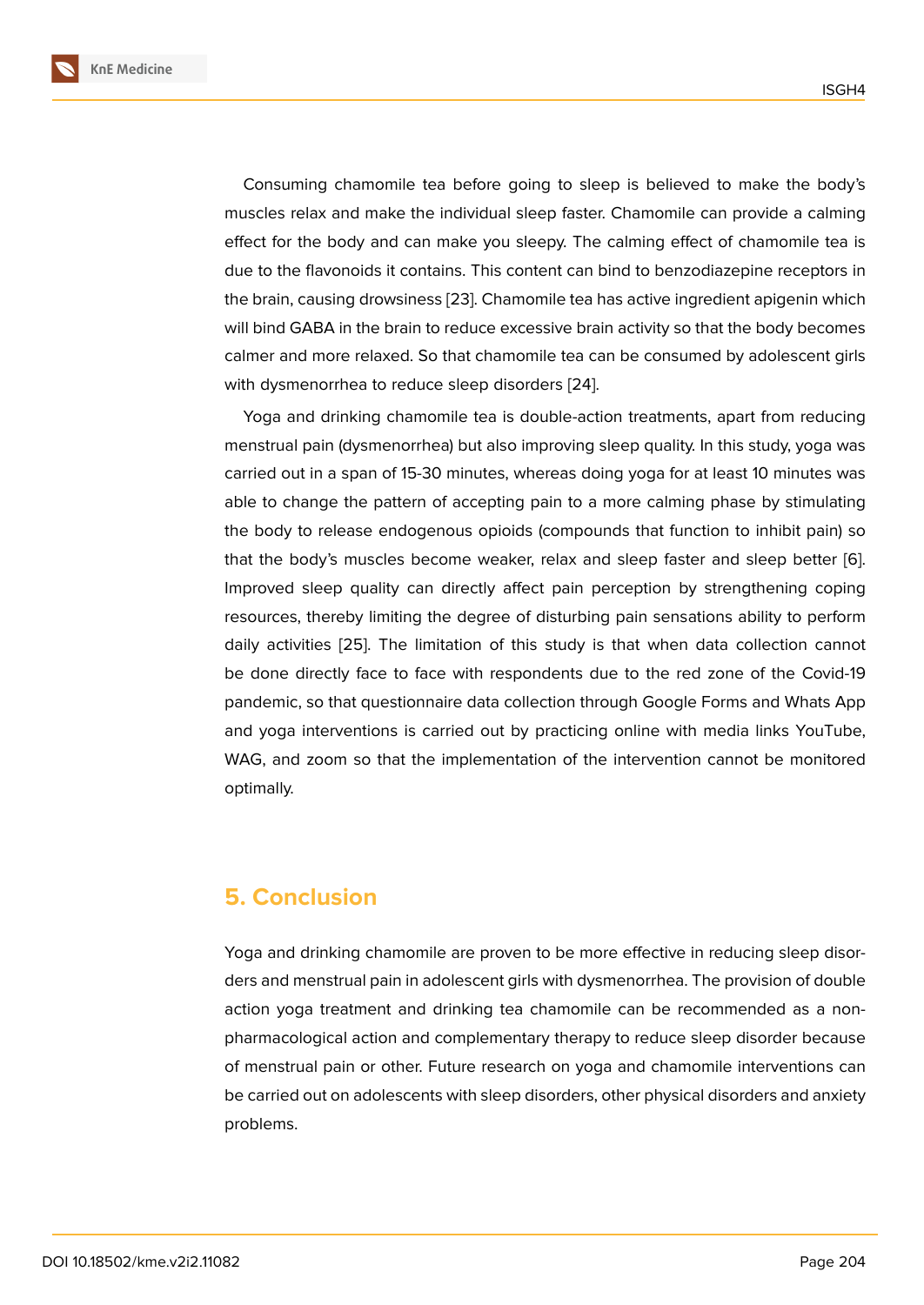# **Acknowledgment**

Thank you to the Faculty of Science and Health Technology University Jenderal Achmad Yani Cimahi who facilitated the implementation of this research.

### **References**

- [1] Shyu B-C, Tominaga M. Advances in pain research: Mechanisms and modulation of chronic pain. Springer; Unites Stated America. 2018.
- <span id="page-7-0"></span>[2] Proverawati A, Misaroh S. Menarche menstruasi pertama penuh makna. Yogyakarta Nuha Medika. 2009:2(9):144-143.
- <span id="page-7-1"></span>[3] Sultan C, Gaspari L, Paris F. Adolescent dysmenorrhea. Pediatric Adolescent Gynecology. 2012;22:171–80.
- <span id="page-7-2"></span>[4] Nag U, Kodali M. Meditation and yoga as alternative therapy for primary dysmenorrhea. International Journal Medicine Pharmceutical Science. 2013;3(7):39- 44.
- <span id="page-7-3"></span>[5] Osayande AS, Mehulic S. Diagnosis and initial management of dysmenorrhea. American Family Physician. 2014;89(5):341–64.
- <span id="page-7-8"></span>[6] Grandi G, Ferrari S, Xholli A et al. Prevalence of menstrual pain in young women: What is dysmenorrhea? Journal Pain Research. 2012;5:169-74.
- <span id="page-7-4"></span>[7] Hamilton NA, Catley D, Karlson C. Sleep and the affective response to stress and pain. Health Psychology. 2007;26(3):288-95.
- [8] Bukit E. Sleep quality and factors interfering with sleep among hospitalized elderly in medical units, Medan, Indonesia. Prince Songkla University. Thailand. 2013.
- <span id="page-7-5"></span>[9] Hamzekhani M, Gandomani SJ, Tavakol Z, Kiani M. The relation between sleep quality and primary dysmenorrhea students university of medical sciences. Shahroud. Journal Advanced Pharmacy Education Research Oct-Dec. 2019;9(4):100–4.
- [10] Caltekin i, Hamamcı M, Caltekin MD, Onat T. Evaluation of sleep disorders, anxiety and depression in women with dysmenorrhea. Sleep Biological Rhythms. 2021;19(1):13–21.
- <span id="page-7-6"></span>[11] Sahin S, Ozdemir K, Unsal A, Arslan R. Review of frequency of dysmenorrhea and some associated factors and evaluation of the relationship between dysmenorrhea and sleep quality in university students. Gynecol Obstet Invest journal. 2014;78(3):179–85.
- <span id="page-7-7"></span>[12] Anderson EH, Shivakumar G. Effects of exercise and physical activity on anxiety. Front Psychiatry Journal. 2013;4:27:1-4.